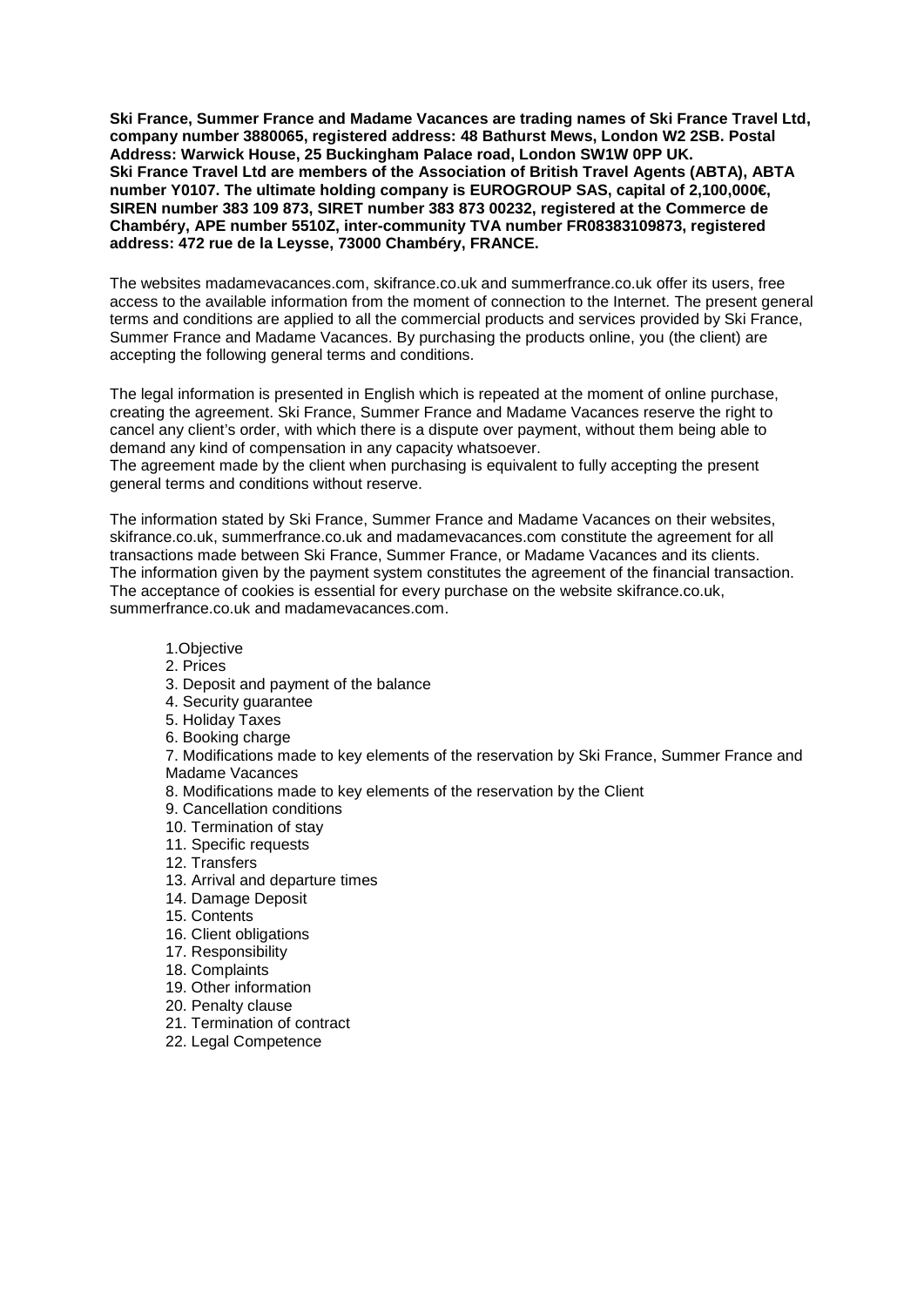**Notice :** The contents of this Ski France, Summer France and Madame Vacances site have been compiled with utmost care. It is nonetheless possible that errors, material or otherwise, may have occurred. We would also like to emphasise that the photographs featured in our brochure and on our website are non-contractual and impose neither obligation nor responsibility on our part. They are for illustrative purposes only.

# **1. Objective:**

Each booking is made under the condition of temporary residence only. It is strictly forbidden for clients to use accommodation as a principal or even secondary residence. Under no circumstances may professional or commercial business be conducted from the premises.

The contract will be governed by English law and any disputes which arise must be brought within the courts of England and Wales, unless you live in Scotland or Northern Ireland, in which case proceedings can be brought within these courts.

To clarify, the customer's right of withdrawal in accordance with the French consumer code is not applicable for the provision of accommodation, transport, catering or leisure services which must be provided on a given date or according to a certain periodicity. Therefore, the right of withdrawal does not apply to any contract undertaken with Madame Vacances.

## **2. Prices:**

Ski France, Summer France and Madame Vacances reserve the right to modify the prices at any time and for any reason. Products and services will be charged according to the rates in place at the time of booking. All prices include tax and are stated in Euros or GBP. All bookings regardless of their country of origin have to be paid in Euros or GBP depending on currency booked in. Prices are per unit of accommodation and per week, unless otherwise stated. Holiday tax, booking charges, optional services and the cost of sporting activities (unless otherwise indicated) are not included, and neither is the damage deposit which is to be paid by the client upon arrival. As long as they are visible on the website mentioned above, our product offers and prices are valid and can be booked via the internet, or if requesting information via our call centre or reception teams the products and offers valid are those given over the telephone.

## **3. Deposit and payment of the balance :**

Upon making a booking, the client must pay part or the total amount of the holiday, according to arrival date.

Arrival date less than 40 days :

- Option 1: 10% deposit paid at the time of the booking. The balance paid 14 days before arrival (only for selected destinations, please refer to the cancellation conditions).
- Option 2: The total amount of the booking must be paid on line at the time of booking.

Arrival date over 40 days- there are 2 payment options:

- Option 1 : 30% of the deposit paid at the time of the booking. The balance paid a month before arrival. This payment must be made within 72 hours of the payment reminder.
- Option 2 : The client can choose to pay the full amount at the time of the booking. In this case, the customer will receive a discount of 15€ on the overall price of their stay, provided that the value of the stay is over 150€. This saving only applies to destinations managed directly by Madame Vacances, and those without any special offers applied (refer to terms of transaction). It does not apply to accommodation sold at a "low price, non-refundable" rate.

•

\* Special payment terms for Château de Candie and Les Consuls de la Mer: 10% deposit at the time of booking, and remaining balance 14 days before arrival.

In addition, for any reservation benefiting from «free cancellation», either the previous payment options will be applied to the client or the client will pay 10% of the amount of the stay at the time of booking and the balance 30 days prior to arrival (or less dependant on when booking is made).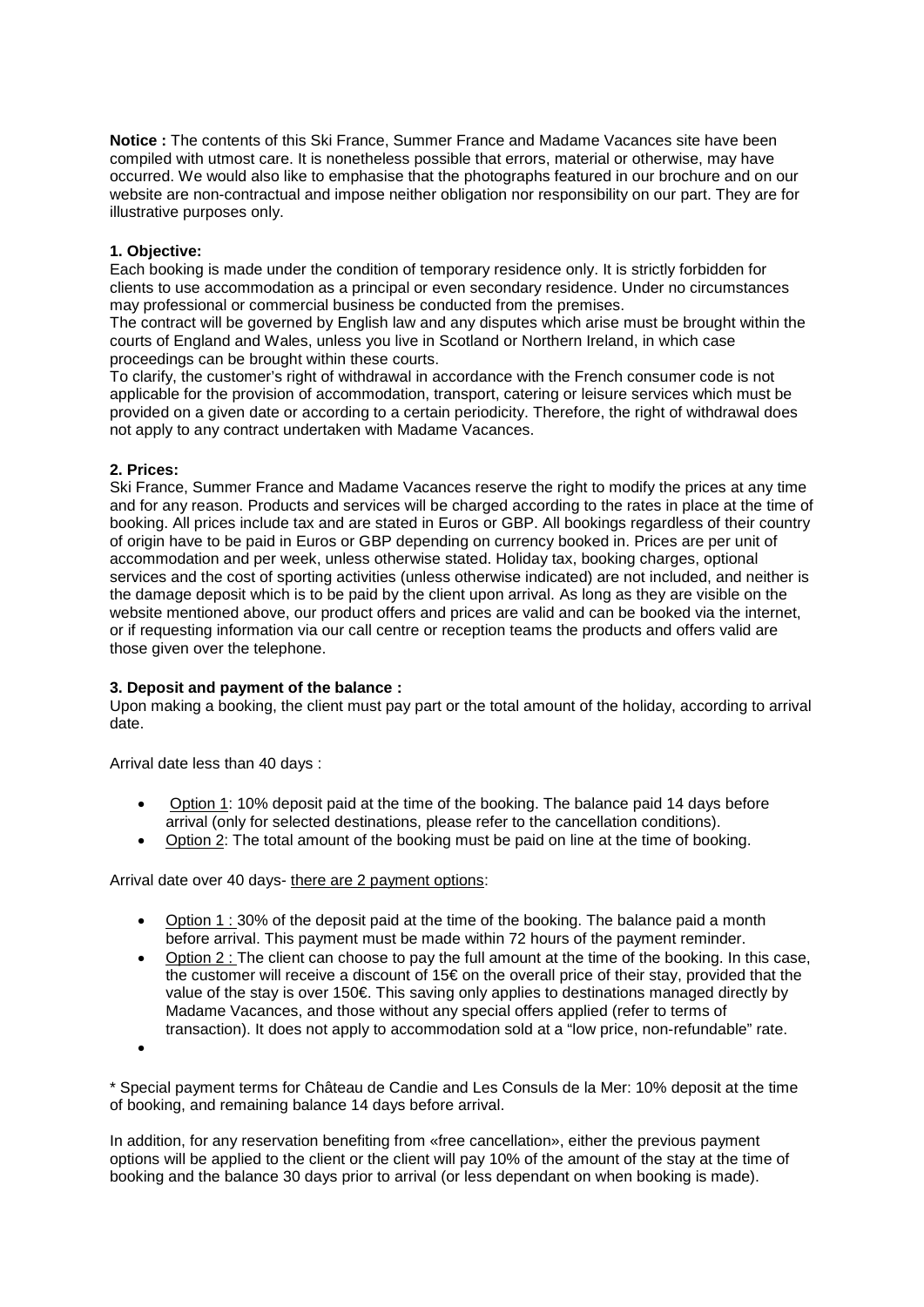For any booking with the label «Low rate non refundable», the client must pay 100% of their stay at the time of booking, as well as any booking fees or eventual insurance costs. This type of booking does not allow the possibility to save 15€ upon payment in full.

Group policy: For any reservation with more than 4 accommodation units (apartments or rooms), the guest will have to pay 30% of the amount of the stay at the time of booking and the balance of the stay 30 days prior to arrival.

Online payments are secure. Payment can be made by the following bank cards : Visa or MasterCard. If the Client wishes to pay secondary instalments by bank transfer or another payment card, he must inform Ski France, Summer France, or Madame Vacances 8 days before the instalment is due. If this is not done, the original bank card will be debited for the amount due. NB. In order to maximize the payment security, the card verification code is requested when you purchase online. The card verification code consisting of 3 digits, appears on the back of your credit or debit card (for American Express cards, it is the 4 digits number on the front of the card).

## **4. Security guarantee:**

Thanks to our secure server PAYBOX we guarantee total security on all your transactions. For that reason we use the highest performing cryptographic system on the market, SLL: Secure Socket Layer. This Cryptographic system is the most widely used on the internet to protect the transmission of information between a client and a server. It allows the transfer of your bank details online in total security. Furthermore, it is compatible with the latest versions of all the browsers on the market. At the time of entering your private details, you will see the following icons appear:



It is proof that it is a secure site and you can enter your card details with complete confidence The SSL software encrypts all your bank details at the moment of their entry. Through their unique transfer via Internet, it is then impossible to read them. We never have access to your bank details.

## **5. Holiday Taxes:**

Holiday taxes are not included in the prices. As an indication, the amount tends to vary from 0.20€ to 2.50€ per person, per night. This tax is a fixed amount in each location, and is regularly revised by the local authorities, to whom we are required to transfer the tax collected from our clients.

## **6. Booking charge**

Unless otherwise specified (see  $*$ ), each reservation is subject to a booking charge of 18€ for reservations paid for by credit/debit card, and 25€ for reservations paid for by cheque, *chèquevacances*, American Express card or bank transfer. This booking charge is payable at the time of booking, and is separate to the cost of accommodation.

There is no booking charge for reservations made online with skifrance.co.uk or summerfrance.co.uk *(\*Higher booking charges apply at certain sites. The charges are as follows: 44€ per house, villa or apartment at St Jean de Monts, St Gilles Croix de Vie, St Hilaire de Riez).* 

## **7. Modifications made to key elements of the reservation by Ski France, Summer France, or Madame Vacances:**

In unforeseen or unavoidable circumstances (known in France as *force majeur*), Ski France, Summer France or Madame Vacances reserve the right to modify one or more of the services on offer. This includes both the accommodation itself and any optional additional services. The client will not be charged for any unavailable services.

Should the aforementioned situation arise the client will be notified of these modifications by e-mail or telephone. The client may then choose to :

- either terminate his/her contract and be fully reimbursed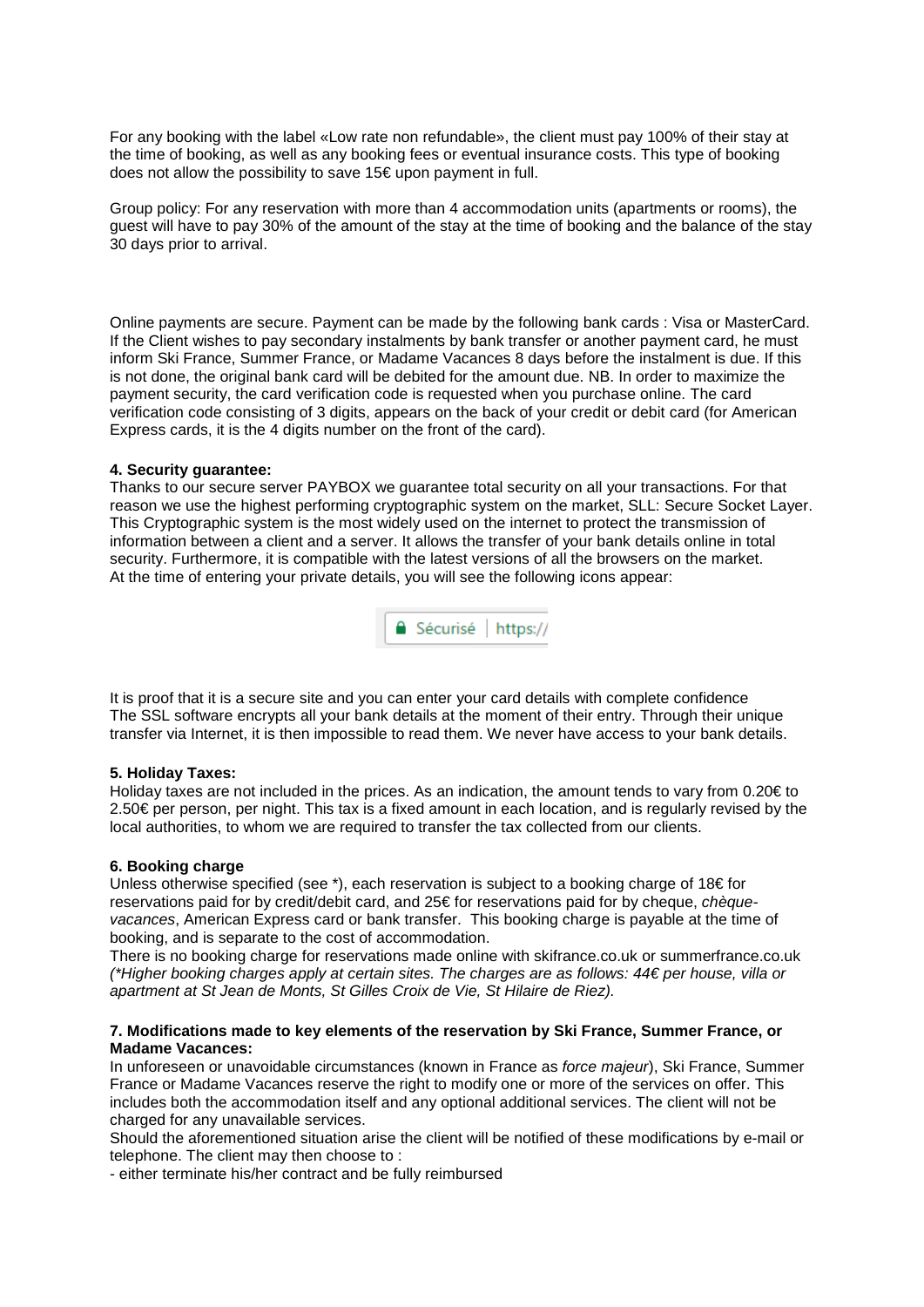- or accept the modifications or the alternative holiday proposed by Ski France, Summer France, or Madame Vacances.

Both parties will then sign an amendment detailing the modification. Should there be a reduction or increase in cost this will be deducted from or added to the outstanding balance owed by the Client. If payment has already been made in full and exceeds the price of the substitute holiday, the surplus will be refunded to the client before the date of the end of their stay.

## **8. Modifications made to key elements of the reservation by the Client :**

The length of stay is stated in the booking confirmation. The length of stay may be extended, at the discretion of Ski France, Summer France, or Madame Vacances, provided there is a sufficient availability. Ski France, Summer France, or Madame Vacances is under no obligation to offer the client the same apartment or the same rates as the original reservation. In the case of an extended stay with a revised price, the new price will be applied as of the original arrival date. In the case of an early departure which does not come under the cancellation conditions, the price will be revised to correspond with the shortened length of stay and will apply from the date of arrival. In addition to the above conditions, the client must put the desired modifications to the contract in writing and send it to Ski France, Summer France, or Madame Vacances, with a cheque for 35 € to cover administration charges, no later than 31 days before the arrival date.

## **9. Cancellation conditions:**

## **If the client cancels a reservation the following amounts will be retained:**

- More than 30 days before the arrival: 30% of the total cost of the holiday
- Between 30 and 21 days before the arrival date: 45% of the total cost of the holiday.
- Between 20 and 8 and days before the arrival date: 60% of total cost of holiday
- Between 7 and 4 days before the arrival date: 90% of total cost of holiday
- 3 days or less before the arrival date: full cost of holiday.

Booking fees will not be refunded if a booking is cancelled

In order to cancel a booking, written notice must be given to Ski France, Summer France, or Madame Vacances. The date of cancellation will be considered to be the date on which this written cancellation is received.

If the booking was made under the "free cancellation" terms, the client has the option to cancel their stay for free up to 30 days before arrival (or less than 30 days if indicated at the time of booking). Cancellations within 30 days of arrival (or the free cancellation period indicated at the time of booking) will result in a cancellation fee of 100% of the amount of the stay.

The possibility of booking with "free cancellation" is not available for all stays, only for certain residences and for certain periods of the year.

Booking fees will not be reimbursed in the event of a cancellation.

The aforementioned cancellation conditions are not applicable to any bookings made for accommodations entitled "Prix bas non remboursable/Low price non refundable" or for stays booked as part of a special deal (vente privée/private sale, etc.) and in particular to any special offers implemented by Madame Vacances (including, but not limited to "Journée de la femme/Women's Day" offer, "Compte à rebours/Countdown" offer, "Fête des mères/Mother's Day" offer, etc.). These sales and commercial offers can not be refunded.

**Group policy**: For any booking with more than 4 accommodation units (apartments or rooms), the cancellation fees are the following:

- 30% of the total cost of holiday if cancelled more than 30 days before arrival.
- 100% of the total cost of holiday if cancelled less than 30 days before arrival.

Booking fees will not be reimbursed in the event of a cancellation.

Cancellation conditions for ski extras: lift passes and ski equipment booked with Ski France, Summer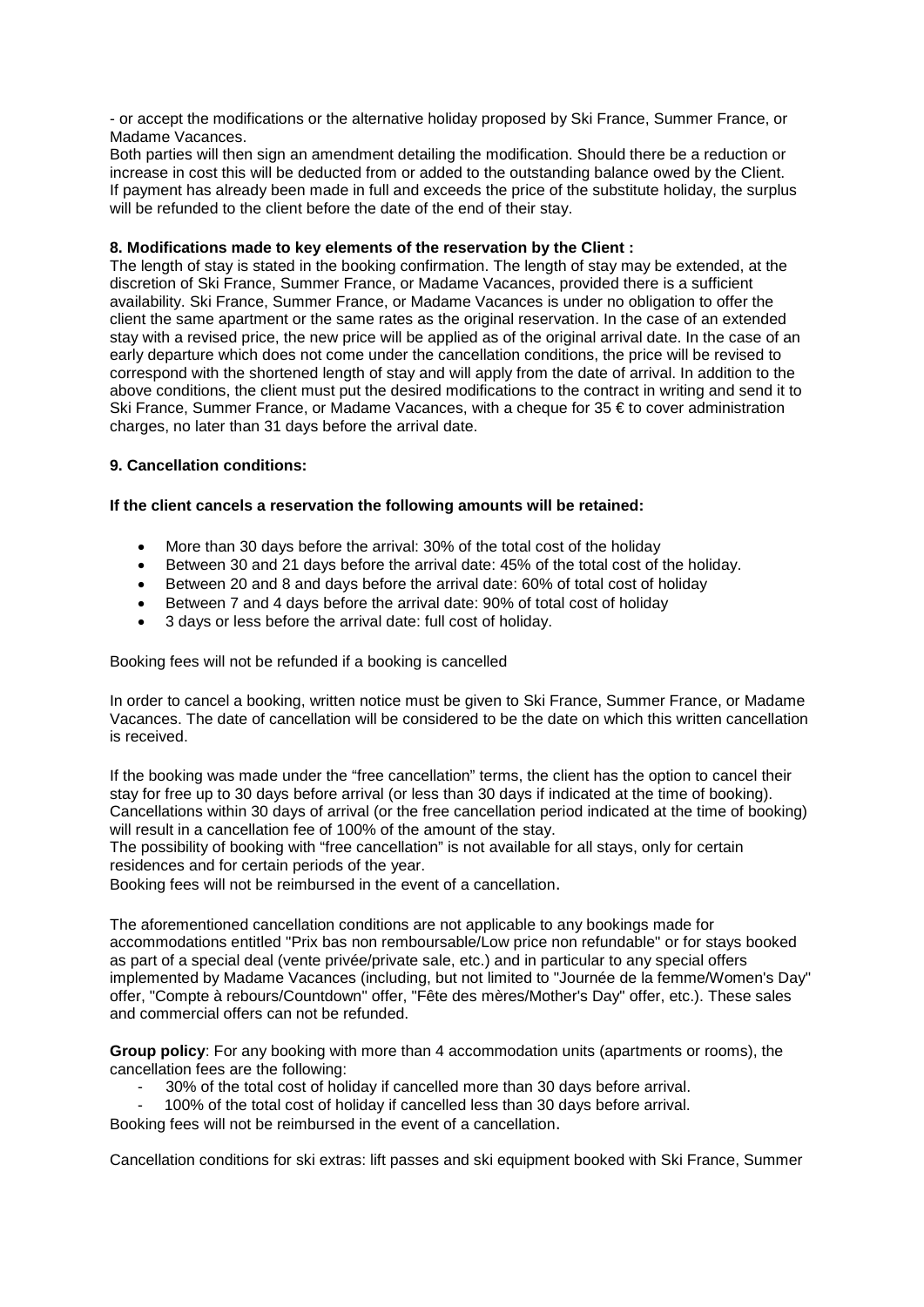France, or Madame Vacances can be cancelled with a full refund up to 7 days before arrival. After this period, no refund will be possible.

Cancellation conditions for ESF Ski Lessons in Méribel- Mottaret: No cancellations can be accepted less than 15 days before arrival. For cancellations more than 15 days before arrival, a 20% cancellation fee will be applied, however this fee will brought down to 10% subject to a legitimate reason (incapacity to ski due to medical reasons with a doctors note covering the period of the ski lessons.)

## **10. Termination of stay :**

The client is not entitled to any compensation or reimbursement of any kind if they shorten or interrupt their stay, regardless of the reason (including strike action or repatriation on medical grounds, etc).In addition, any unused service will not be refunded.

### **11. Specific Requests:**

If a client has a specific request such as: a specific accommodation number, a fenced garden etc… A supplement will be charged to the client :

- 60€ for bookings in the following establishments: Les Chalets de l'Altiport in Alpe d'Huez, Les Chalets de la Tania in la Tania, Les villas de Moliets (Club Royal Océan 17 villas, Club Royal Aquitaine, la clairière aux chevreuils, la Prade, les Dunes de la Prade), Le Domaine de Vertmarines in Saint Jean de Monts and the Villas in the residence les Fontenelles in Saint Gilles Croix-de-Vie; - 30€ for any other destination;

- 0€ for any "side by side" request, specific floor or specific view

This supplement guarantees the clients specific request. When booking, they will need to indicate in the "Specific Requests/Observations" field their specific request and requirements. For the assignment of a specific accommodation, the client must indicate at least three accommodation numbers; they will then receive confirmation of whether or not their request is possible.

## **12. Transfers**

If the client purchases a transfer service (from an airport or train station, to its destination), with the company MV Transport via Madame Vacances, the general terms and condition are available at the following link:

https://mvtransport.fr/wp-content/uploads/conditions\_generales\_de\_vente\_mv\_transport\_en.pdf

#### **13. Arrival and departure times :**

The villas, chalets, apartments and hotel rooms are available to the client from 5pm. On the day of departure they must be vacated by 10am, otherwise the client will be invoiced for an extra day in the accommodation. In the case of a late arrival, i.e. after 8pm the client must contact Ski France, Summer France, or Madame Vacances or the site manager to agree an arrival time or an access to the accommodation after reception is closed.

## **14. Deposits :**

Two deposits are requested upon the client's arrival:

- A damage deposit for the accommodation: 260€ per apartment and 750-1000€ per chalet or villa - A cleaning deposit for the accommodation: between 28€-384€ dependant on the maximum capacity of the accommodation

The deposit will be returned within 15 days of the client's departure. This delay allows Ski France, Summer France, or Madame Vacances to discover any damage not immediately noticeable. In any apartment, chalet or villa, if cleaning or repair work is necessary, or if a broken or damaged object needs replacing, the amount deducted from the damage deposit for expenses will be justified by means of an invoice. The client will be charged 40 Euros for any lost key. Throughout his/her stay, the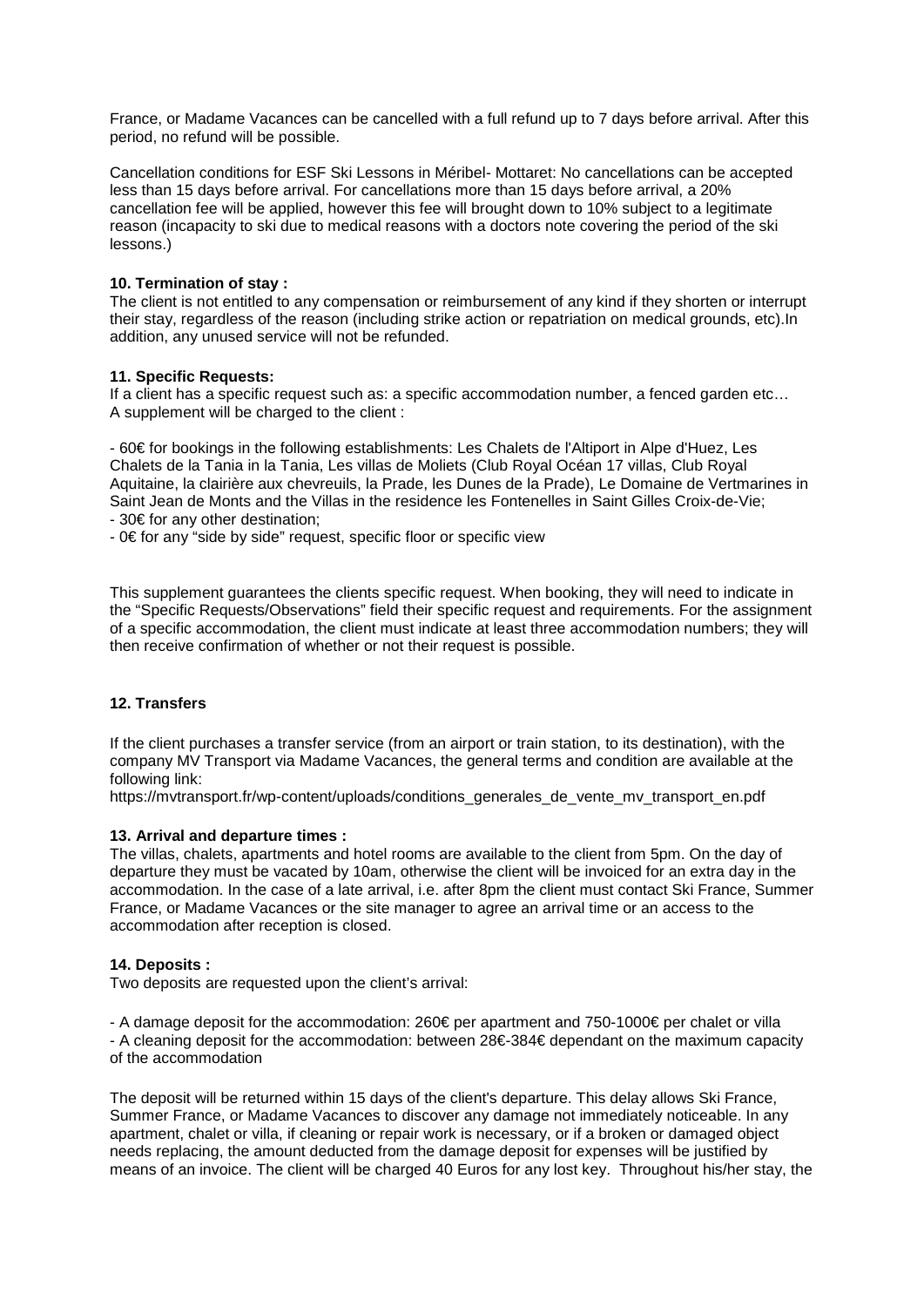client is automatically held fully responsible for any object that is damaged or broken and for any other damage to any other contents of the property.

## **15. Contents :**

The apartments, chalets, villas and hotel rooms are fully equipped with cutlery, crockery and bedding (except sheets and towels, unless the client requests these at the time of booking and pays the extra charge). It is forbidden to use the beds without sheets. Due to there being many simultaneous arrivals and departures, it may be impractical for Ski France, Summer France, or Madame Vacances to check the accommodation upon the client's arrival. In this case, a list of the contents of the accommodation will be compiled before arrival at the property and a written copy provided for the client, who should then inform the manager of the residence as soon as possible if there are any discrepancies. Upon arriving at the property after a previous client's departure, the client should indicate any problems, damage or missing items.

In their own interest, each client should therefore compile an inventory upon arrival detailing any marks and stains, appliances that do not work properly and submit this in writing to the manager of the property with minimal delay.

# **16. Client obligations**

The accommodation will be provided to the client in a good state of repair. It is expected that the client uses the property and its contents respectfully and responsibly. The apartments, chalets, villas and rooms all conform to French safety regulations and are regularly inspected. They are equipped for holiday use. The maximum occupancy of the accommodation is indicated in its description. The accommodation must never be occupied by a greater number than that stated in the contract. In locations where amenities such as communal or private swimming pools, saunas, spa pools, gyms or games are available or other activities are proposed in collaboration with other providers, the client must, before use, judge themselves to be fit, in a good state of health and capable of participating or using the equipment. They must also take note of the instructions regarding usage, maintenance and safety and be sure to understand and respect these rules. If these instructions are not followed Ski France, Summer France, or Madame Vacances will not take any responsibility for damage, loss or injury to those using the equipment.

Finally, Ski France, Summer France, or Madame Vacances reserves the right to deny access to any equipment or service to anyone who refuses to conform to the rules of use or safety.

## **17. Responsibility :**

Ski France, Summer France, or Madame Vacances will not be held responsible for the damage or theft of personal belongings within accommodation, including in individual safes, communal areas, car parks or any other area of the residence or hotel. Similarly, Ski France, Summer France, or Madame Vacances will not be held responsible should injury, illness or death occur as a result of the practice of a sport or any other activity organised on or off site.

Ski France, Summer France, or Madame Vacances will not be responsible for any unforeseen circumstances that may upset or interrupt the holiday or prevent it from taking place.

The client must ensure that they hold valid insurance (comprehensive and civil responsibility as well as an extension of home insurance), from a creditworthy insurance provider, proof of which they must be able to provide upon request by Ski France, Summer France, or Madame Vacances.

Unless a written agreement has previously been accorded, all minors under 16 years of age are the sole and exclusive responsibility of their parents or accompanying adults throughout the duration of the holiday.

The client and any other person not employed by Ski France, Summer France, or Madame Vacances are strictly forbidden to enter any area marked for staff access only. If the above enter these areas it is at their own risk, Ski France, Summer France, or Madame Vacances will take no further responsibility.

## Brexit, Passports and visas.

The United Kingdom is leaving the European Union on the 29-03-2019, the details of the withdrawal are unknown at present. Ski France, Summer France and Madame Vacances does not, and cannot, take any responsibility for the outcome of the negotiations concerning the withdrawal from the European Union. If a reservation involves a stay (or part of a stay) after the 29-03-2019, Ski France, Summer France and Madame Vacances guarantees that the accommodation will be available as booked but can in no way be responsible for travel to and from, or through, the United Kingdom at any time after that date. It is the client's responsibility to ensure they have the correct passport, visas and